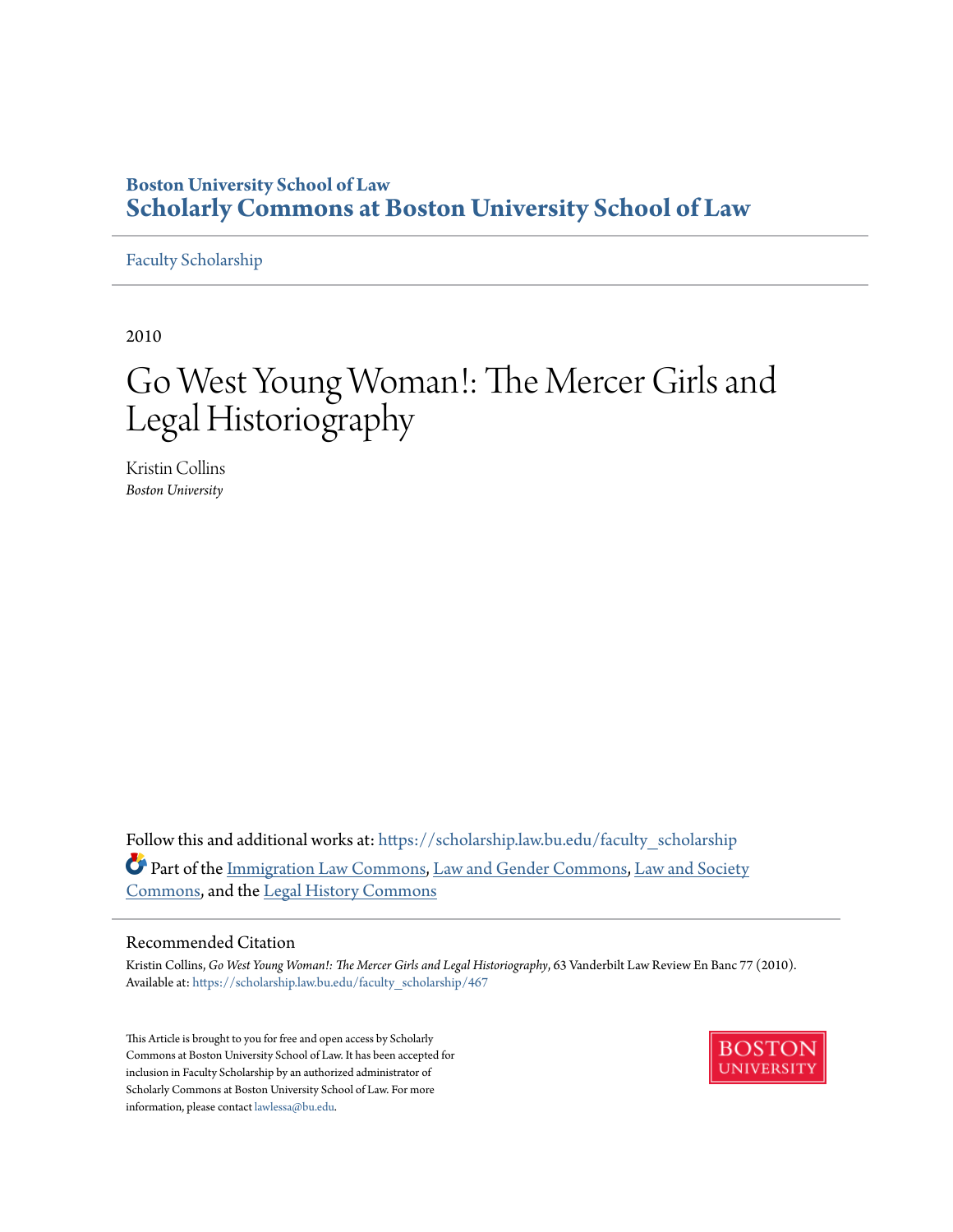

## GO WEST, YOUNG WOMAN! THE MERCER GIRLS AND LEGAL HISTORIOGRAPHY

*Boston University School of Law Public Law & Legal Theory Research Paper No.* 10-48

Boston University School of Law **Kristin A. Collins** 

This paper can be downloaded without charge at:

http://www.bu.edu/law/faculty/scholarship/workingpapers/2010.html

Electronic copy available at: http://ssrn.com/abstract=2459917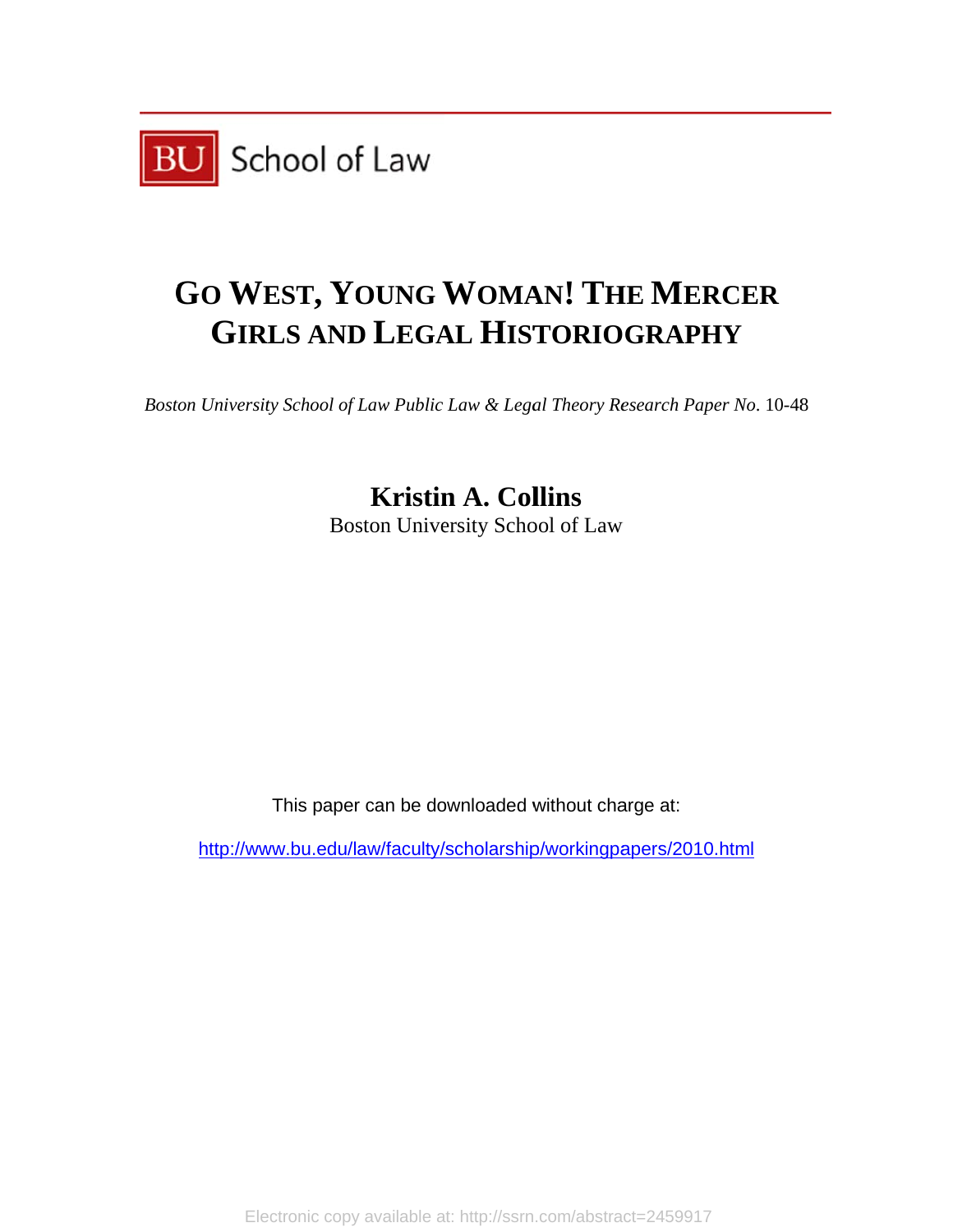### **RESPONSE**

## **Go West, Young Woman! The Mercer Girls and Legal Historiography**

### *Kristin A. Collins*[∗](#page-2-0)

|     | "INTO A SPACE BEYOND THE BOUNDS OF CIVILIZATION" 79 |
|-----|-----------------------------------------------------|
| II. |                                                     |

In the mid-1860s, Washington Territory's entrepreneurial Asa Shinn Mercer endeavored to bring hundreds of young women from the East Coast to the tiny frontier town of Seattle as prospective brides for men who had settled there as fishermen, fur traders, and miners. The much-mythologized "Mercer Girls" story was a natural fit for the romantic-comedy genre, and was most famously memorialized in the 1954 musical film *Seven Brides for Seven Brothers* and the television sitcom series of the late 1960s *Here Come the Brides*. A few popular histories have been written about the Mercer Girls, but until now their experiences have received little serious attention as a subject of legal or historical significance.

Professor Kerry Abrams's article *The Hidden Dimension of Nineteenth-Century Immigration Law* has changed that. Likely to the surprise of immigration law scholars, Abrams frames her account of Asa Mercer's venture as a story about immigration law history. In so doing, she offers us a capacious conception of immigration law's form and function—one that contemplates the many ways that federal, state, and territorial law was used in the nineteenth century to encourage the production of a particular kind of citizenry.<sup>[1](#page-2-1)</sup> By reconstructing the Mercer Girls' westward migration as a story about immigration law, Abrams acknowledges that she risks anachronism: it is not clear that easterners who moved to the western territories in

<span id="page-2-0"></span><sup>∗</sup> Associate Professor of Law and Peter Paul Development Professor, Boston University . I thank Gerry Leonard and Kerry Abrams for comments on an earlier draft of this Response.

<span id="page-2-1"></span><sup>1.</sup> Kerry Abrams, *The Hidden Dimension of Nineteenth-Century Immigration Law,* 62 VAND. L. REV. 1353, 1356 (2009).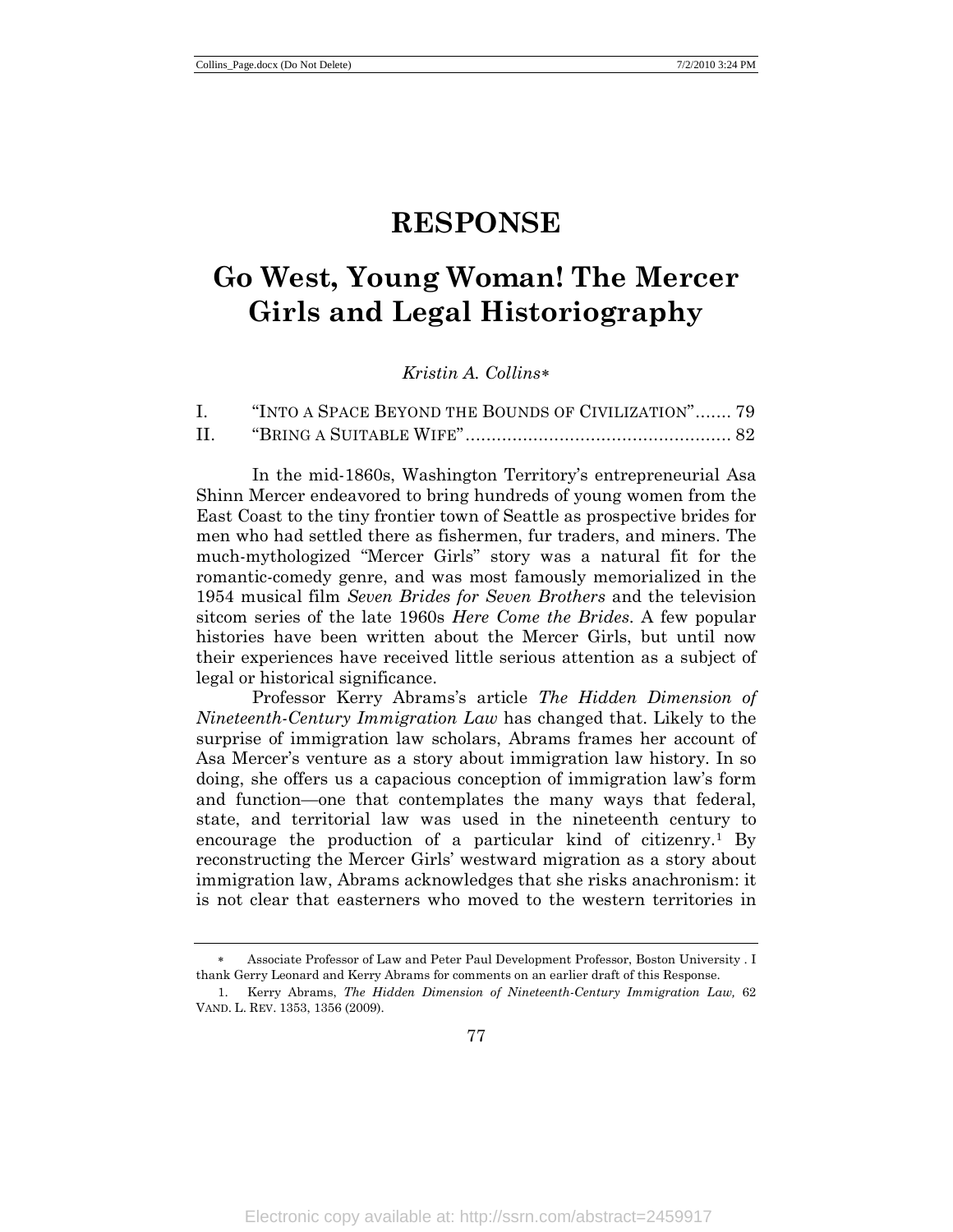the nineteenth century, such as the Mercer Girls, understood themselves as "immigrants" in the sense that term is used today.[2](#page-3-0) Nevertheless, Abrams's approach sheds important light on the historical record, enabling her to usefully connect ostensibly unrelated strands of the law's operation on the nineteenth-century American "frontier." It is those insights that I focus on in this Response.

The primary goal of this Response is to locate *The Hidden Dimension* within American legal historiography, and particularly that branch of American legal historiography traceable to the work of Willard Hurst. American legal historians need no introduction to Hurst's intellectual legacy. But I hazard a guess that many readers of *The Hidden Dimension—*a significant number of whom will come to Abrams's article from the field of immigration or citizenship law—will lack such background. What is to be gained from such a reading? There is certainly no imperative that modern legal scholars writing in any field continually pay homage to Hurst. [3](#page-3-1) Indeed, it is a welcome sign that, in certain respects, the field of legal history has moved beyond many of the concerns that animated Hurst's important work, or has come to see them in a different light. Nevertheless, reading *The Hidden Dimension* in light of Hurst's intellectual legacy is instructive. Hurst and Abrams both analyze the law's operation on the same sociolegal terrain*—*the nineteenth-century "American frontier"*—*and wrestle with many of the same fundamental questions about law's relationship to society.

However, Abrams has produced an account of the Mercer Girls story that is most un-Hurstian in a fundamental respect. Hurst is often identified with the Cold War-era consensus school—a group of scholars who, in varying degrees, predicated their study of American history on the existence of a shared national vision and purpose.<sup>[4](#page-3-2)</sup> By recounting the tale of the Mercer Girls as a story about immigration and nation building, Abrams denaturalizes such assumptions. Instead, she uncovers a microhistory that speaks volumes regarding

<sup>2.</sup> *Id.* at 1362.

<span id="page-3-1"></span><span id="page-3-0"></span><sup>3.</sup> Hurst is possibly the most celebrated American legal historian, living or dead, if judged purely by the number of law review volumes and articles dedicated to his work. For law review volumes, see *Law & Society in American History: Essays in Honor of J. Willard Hurst*, 10 L. & SOC'Y REV. 5 (1975); *Tributes to James Willard Hurst*, 1997 WIS. L. REV. 1123; *Engaging Willard Hurst: A Symposium*, 18 LAW & HIST. REV. 1 (2000). The freestanding articles written specifically about or in response to Hurst's scholarship are too numerous to list. The University of Wisconsin Law School, where Hurst was a law professor for his entire academic career, maintains a list of such articles on its website. *See* University of Wisconsin Law School, Works about J. Willard Hurst, http://www.law.wisc.edu/ils/works\_about\_hurst.htm (last visited May 4, 2010)*.*

<span id="page-3-2"></span><sup>4.</sup> *See* discussion accompanying *infra* notes 12 - 18.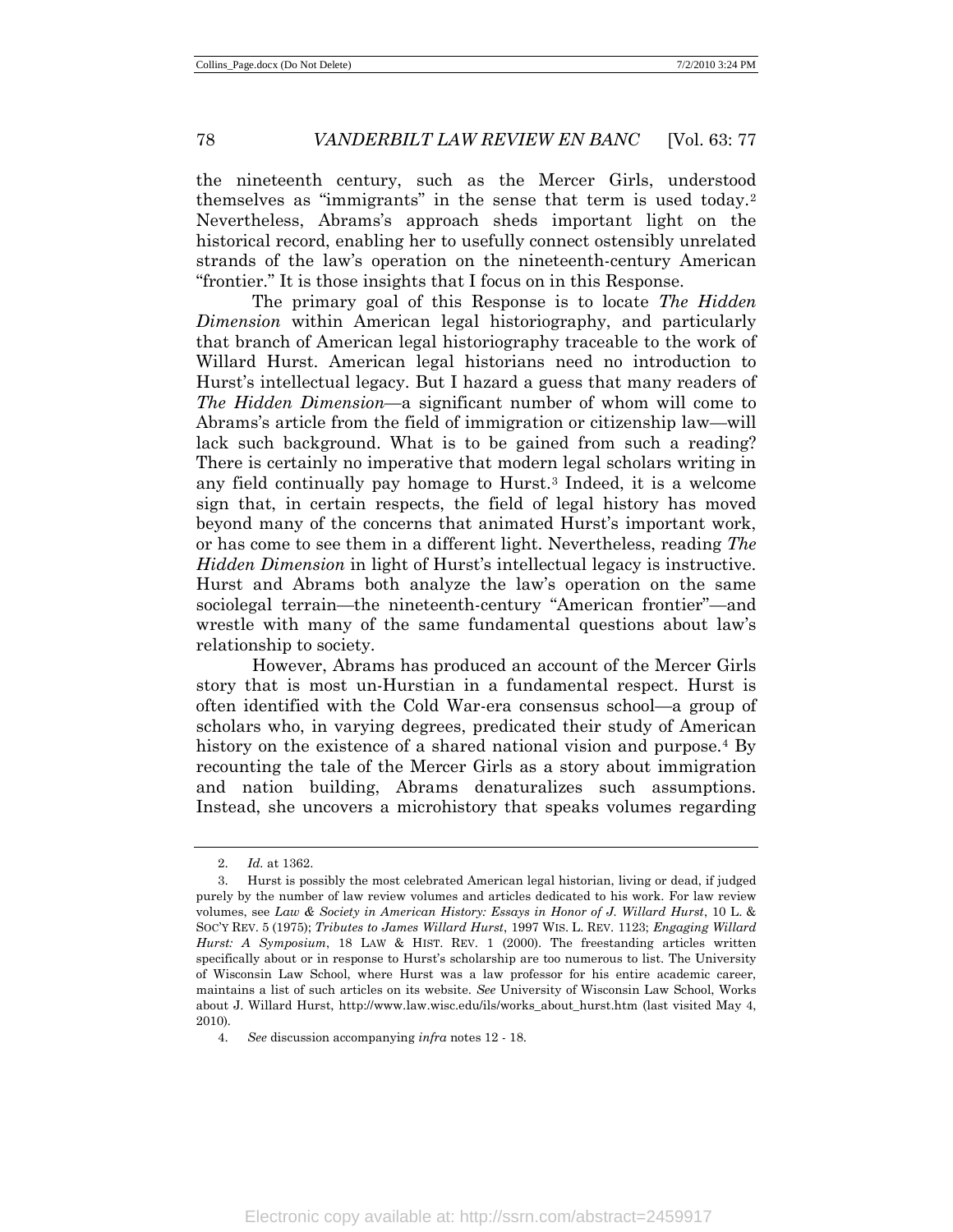the law's role in constituting a white, Christian American citizenry in the West—one that included white women as subordinated but fundamental participants in that nation-building project. Seen in this light, the Mercer Girls story that Abrams excavates is not only a chapter in immigration law history; it is also a part of the history of law's colonizing function in the American West.

### I. "INTO A SPACE BEYOND THE BOUNDS OF CIVILIZATION"

Willard Hurst's famed monograph, *Law and the Conditions of Freedom in the Nineteenth-Century United States*, famously opens with the story of Jason Lothrop and the Pike River Claimants' Union. Lothrop was a settler in Wisconsin Territory in 1836, just after Wisconsin became a territory but several years before the federal government's Land Office surveyed the territory for orderly allocation. Hurst tells us that Lothrop "set up on a stump a rude press of his own construction and with ink which he had made himself printed a handbill setting forth the record of the organizational meeting of 'The Pike River Claimants Union . . . for the attainment and security of titles to claims on Government lands.' "[5](#page-4-0) In that document, members of the union purportedly declared themselves to be "well meaning inhabitants" of the territory who had "advance[d] into a space beyond the bounds of civilization," and who now had a shared interest in "regulating the manner of making and sustaining claims" on the lands they occupied. They further declared their interest in protecting their homes and property from "unprincipled and avarice men," and to that end "solemnly pledg[ed] ourselves to render each other our mutual assistance in the protection of our just rights."[6](#page-4-1)

For Hurst, the Pike River Claimants' Union's constitution, and the circumstances of its production, "reflect[ed] in miniature" important aspects of the operation of law in nineteenth-century America. One of the central tenets of the Hurstian approach was that, in the hands of men like Lothrop, the law was not a force of regulatory oppression, as many of his Cold War-era contemporaries contended. Responding to the "myth of the Golden Age" of the nineteenth century, in which "our ancestors" made do without elaborate regulatory regimes, Hurst explained that "legal regulation [or] compulsion" was a fundamental part of nineteenth-century society. In a now-famous sentence, Hurst declared the importance of law to socioeconomic

<span id="page-4-1"></span><span id="page-4-0"></span><sup>5.</sup> JAMES WILLARD HURST, LAW AND THE CONDITIONS OF FREEDOM IN THE NINETEENTH-CENTURY UNITED STATES 3 (1956).

<sup>6.</sup> *Id.* at 4.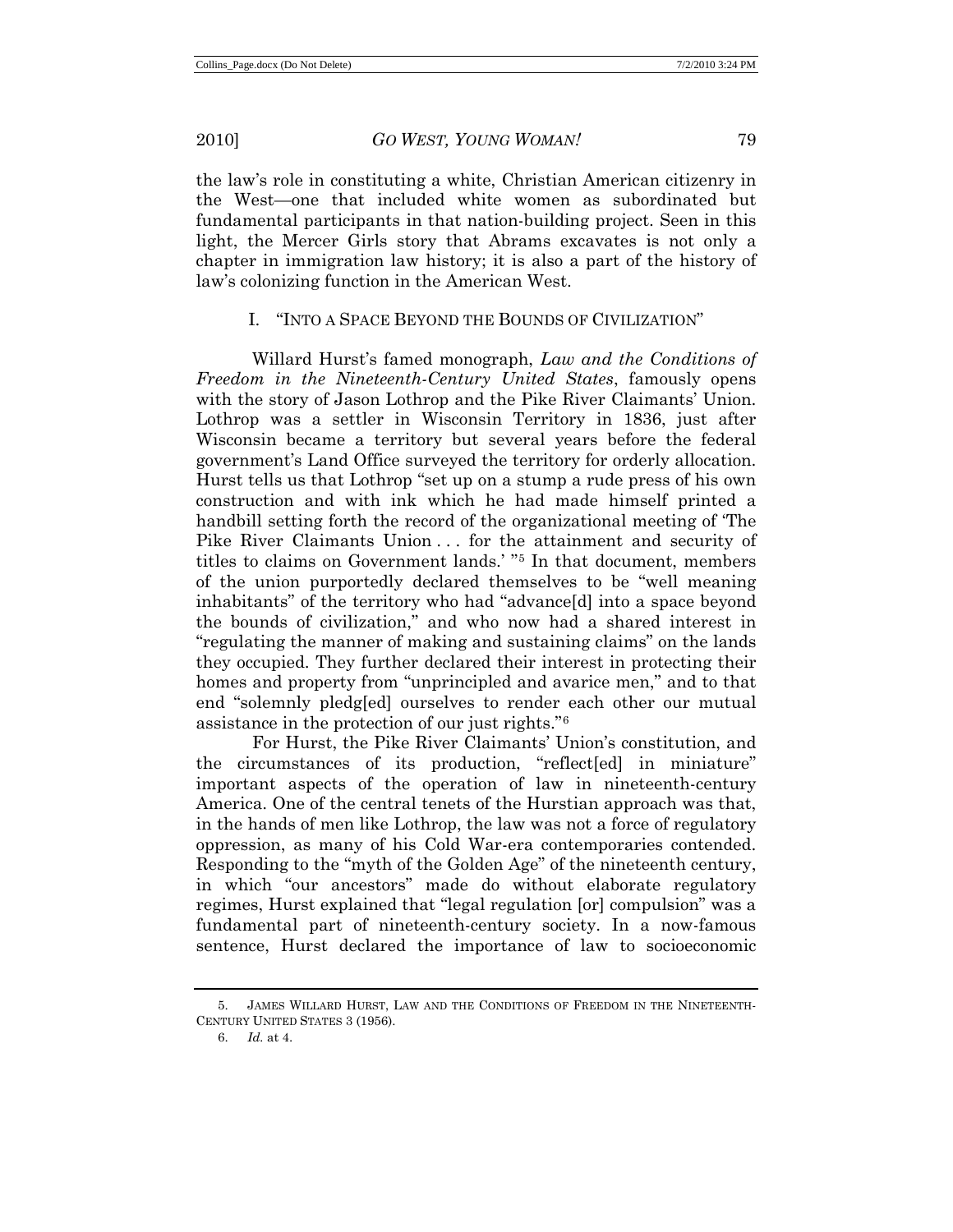development in the nineteenth century: "Not the jealous limitation of the power of the state, but the release of individual creative energy was the dominant value."[7](#page-5-0) Men like Lothrop *used* law to their material advantage, and it was that instrumental function of law that captivated Hurst's critical attention.

Abandoning the doctrinal, court-focused nature of early twentieth-century legal historiography, Hurst radically expanded legal historians' institutional focus. "[T]here is more danger," he observed, "that we shall exaggerate than that we shall underestimate, the place of the courts in United States legal history." [8](#page-5-1) He insisted that the study of legal history should instead encompass "lawmakers" in all branches of government—legislative, executive, and judicial. Hurst was also interested in understanding the law "as it had meaning for workaday people and was shaped by them to their wants and vision."[9](#page-5-2) This led him to stretch well beyond legal sources generated by official legal institutions to include documents like the constitution of the Pike River Claimants' Union.

In short, Hurst advocated, and developed a program for, the sociological study of law in all of its manifestations—federal and local, legislative and administrative, in-the-books and on-the-street. Thanks to Hurst, legal history came to be viewed as central to the understanding of American history more generally. [10](#page-5-3) As Aviam Soifer and others rightly insist, "[O]ur basic approach to legal history still builds on the background theory initially sketched and then realized by Hurst."[11](#page-5-4) Whether consciously or not, Abrams writes legal history in an intellectual world at least partly crafted by Hurst.

But not completely so. There has been considerable debate concerning whether Hurst was part of the consensus school of American history—a group of midcentury historians credited with perpetuating the notion that American society was united by values and norms widely shared among the population. [12](#page-5-5) One need not

<sup>7.</sup> *Id.* at 7.

<sup>8.</sup> JAMES WILLARD HURST, THE GROWTH OF AMERICAN LAW: THE LAW MAKERS 86 (1950).

<sup>9.</sup> HURST, *supra* note 5, at 5.

<span id="page-5-3"></span><span id="page-5-2"></span><span id="page-5-1"></span><span id="page-5-0"></span><sup>10.</sup> For example, in the first footnote to her important 1986 book *Women and the Law of Property in Early America*, Marylynn Salmon—writing from an appointment in a history department—noted that "the move to study law and social forces together began, of course, under the direction of Willard Hurst at the University of Wisconsin Law School*.*" MARYLYNN SALMON, WOMEN AND THE LAW OF PROPERTY IN EARLY AMERICA 195 n.1 (1986).

<span id="page-5-4"></span><sup>11.</sup> Aviam Soifer, *Reflections on the 40th Anniversary of Hurst's* Growth of American Law, 17 LAW & SOC. INQUIRY 167, 172 (1992).

<span id="page-5-5"></span><sup>12.</sup> The question of whether Hurst was a consensus historian has generated considerable debate. *Compare* Mark Tushnet, *Lumber and the Legal Process,* 1972 WIS. L. REV. 114, 118 (discussing Hurst as a consensus historian)*, and* Carl Landauer, *Social Science on a Lawyer's*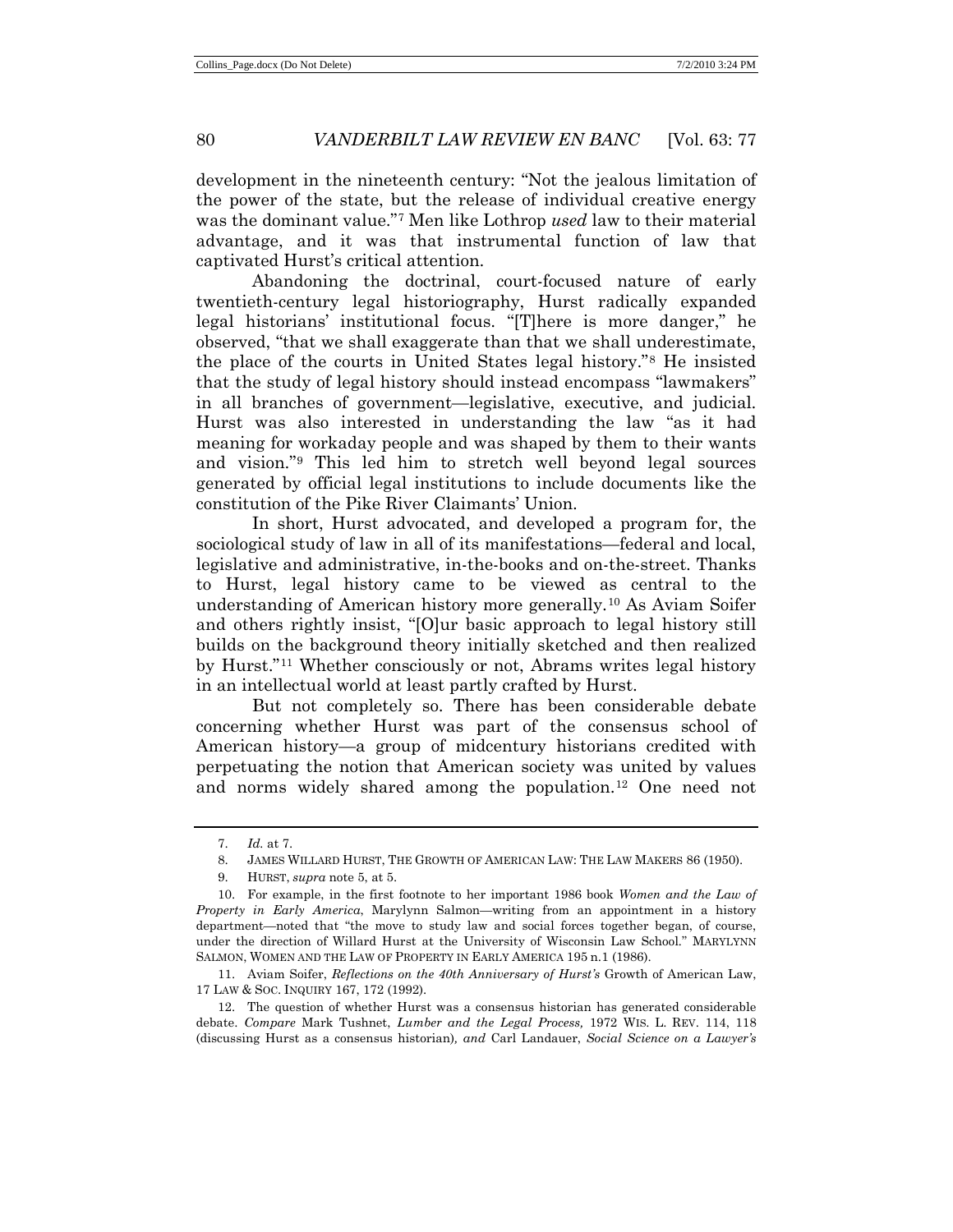resolve this debate to recognize that, at the very least on the level of rhetoric and style, Hurst's writing is characterized by his curious and, today, distracting use of the pronouns "we" and "our": "[W]e had no hesitancy in making affirmative use of law."[13](#page-6-0) "We were concerned with protecting private property chiefly for what it could do."<sup>[14](#page-6-1)</sup> "Our prime inheritance was a middle-class way of thinking."[15](#page-6-2) "We were a people going places in a hurry. Men in that frame of mind are not likely to be thinking only of the condition of their breaks."[16](#page-6-3) As the last quotation suggests, Hurst's legal subjects—those "workaday people" who harnessed law's potential in maximizing "material productivity"—were generally men. More precisely, they were white men operating to a considerable degree in the condition of freedom.

As Barbara Welke and others have observed, the conditions of "unfreedom" that were the lived reality of the law for many early nineteenth-century "workaday people"—especially women and people of color—were not central to Hurst's project. [17](#page-6-4) Women, African Americans, Native Americans, and Asian Americans play extremely minor roles in his historiographical legal drama.[18](#page-6-5) On the one hand, this is hardly surprising given that Hurst's formative intellectual years were spent in a legal academic culture dominated by white men, many of whom were preoccupied with the New Deal and the economic disaster that precipitated it.[19](#page-6-6) On the other hand, the seismic sociolegal contests and transformations that occurred over the course

- 13. HURST, *supra* note 5, at 7.
- 14. *Id.* at 24.
- 15. *Id.* at 7.
- 16. *Id.* at 9.

*Bookshelf: Willard Hurst's* Law and the Conditions of Freedom in the Nineteenth-Century United States, 18 LAW & HIST. REV. 59, 67 (2000) ("Hurst writes not to illuminate class, racial, gender, or other conflict but to depict a shared culture."), *with* William Novak, *Law, Capitalism, and the Liberal State: The Historical Sociology of James Willard Hurst*, 18 LAW & HIST. REV. 97, 109 (2000) ("When Hurst talked about shared values and institutions, he was not talking about the absence of conscious and willed contest and struggle . . . ."), *and* Soifer, *supra* note 11, at 168 (challenging the characterization of Hurst as a consensus historian and urging instead that "Hurst tells a tale of dissensus"). My goal in this Response is not to resolve this debate. It is sufficient for present purposes to recognize the strands of consensus-school rhetoric and reasoning that are present in Hurst's work.

<span id="page-6-4"></span><span id="page-6-3"></span><span id="page-6-2"></span><span id="page-6-1"></span><span id="page-6-0"></span><sup>17.</sup> Barbara Y. Welke, *Willard Hurst and the Archipelago of American Legal Historiography, Archipelago*, 18 LAW & HIST. REV. 197, 201 (2000); Mary Frances Berry, *New Directions for the Children of Hurst*, 18 LAW & HIST. REV. 177, 178-80 (2000).

<span id="page-6-6"></span><span id="page-6-5"></span><sup>18.</sup> This is not to suggest that Hurst completely ignored such concerns. Nevertheless, Hurst did go so far as to suggest that women's legal rights, as well as the rights of slaves and freedmen, were marginal to the central operation of law in the nineteenth century. See Hurst, *supra* note 5, at 29, 97. For a similar observation, see Stephen Diamond, *Legal Realism and Historical Method: J. Willard Hurst and American Legal History*, 77 MICH. L. REV. 784, 786 (1978).

<sup>19.</sup> Welke, *supra* note 17, at 199-200.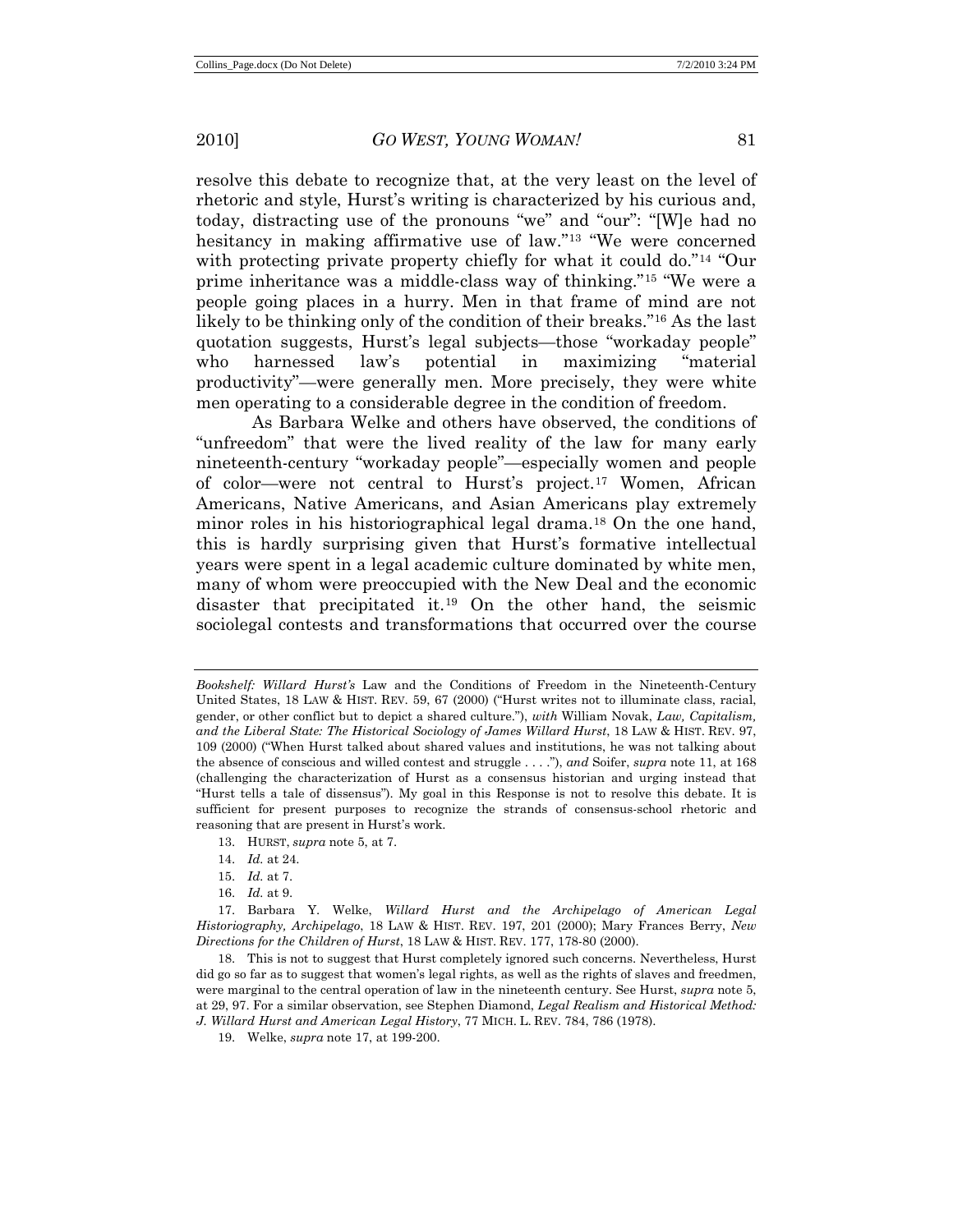of Hurst's very productive legal academic career included, most prominently, the civil rights movement and the women's rights movement. By the 1970s, while Hurst was still actively writing, the culture in the academy was rapidly changing. Writing about the "frontier" as a world of "unclaimed natural abundance" that men like Jason Lothrop harnessed using law's entrepreneurial potential was already dated and suspect.

#### II. "BRING A SUITABLE WIFE"

Abrams also writes about the law's operation in the nineteenth-century American West. And, writing in an intellectual tradition shaped not in small part by Hurst, she tells a story that illuminates the sometimes invisible ways that law shapes and is shaped by social and ideological norms. She mines a historical record that would make Hurst proud, dominated as it is by territorial, state, and federal legislative reports, newspaper articles, letters, diary entries, and contracts. (Judicial opinions constitute a relatively small portion of Abrams's evidence.) She, like Hurst, is sensitive to the law's long shadow, and the myriad ways that law's power—both regulatory and rhetorical—is captured in "workaday" documents.

If there is one document that reflects in miniature the role of law in Abrams's account of the Mercer Girls story it is Asa Mercer's 1864 contract with an unknown number of men in Seattle:

I, Asa Mercer, of Seattle, Washington Territory, hereby agree to bring a suitable wife, of good moral character and reputation from the East to Seattle on or before September 1865, for each of the parties whose signatures are hereunto attached, they first paying me or my agent the sum of three hundred dollars, with which to pay the passage of said ladies from the East and to compensate me for my trouble.<sup>[20](#page-7-0)</sup>

Like the founding document of the Pike River Claimants' Union, Mercer's contract with the brideless men of Seattle serves as a lens into the ways that nineteenth-century Americans attempted to harness law's power in an effort to "realize their creative energy."<sup>[21](#page-7-1)</sup> And, like Lothrop's handpress-printed constitution of the Claimants' Union, Mercer's contract for the delivery of marriageable women "from the East to Seattle" is part of a larger project of legal settlement: the use of law to "civilize" the frontier. Finally, like Lothrop's constitution, which memorialized the vigilante intentions of a group of settlersquatters operating at the margin of lawfulness, Mercer's contract-for-

<span id="page-7-1"></span><span id="page-7-0"></span>20. Clarence B. Bagley, *"The Mercer Immigration:" Two Cargoes of Maidens for the Sound Country*, 5 OR. HIST. SOC'Y Q. 1, 23-24 (1904) (quoted in Abrams, *supra* note 1, at 1367).

<sup>21.</sup> HURST, *supra* note 5, at 6.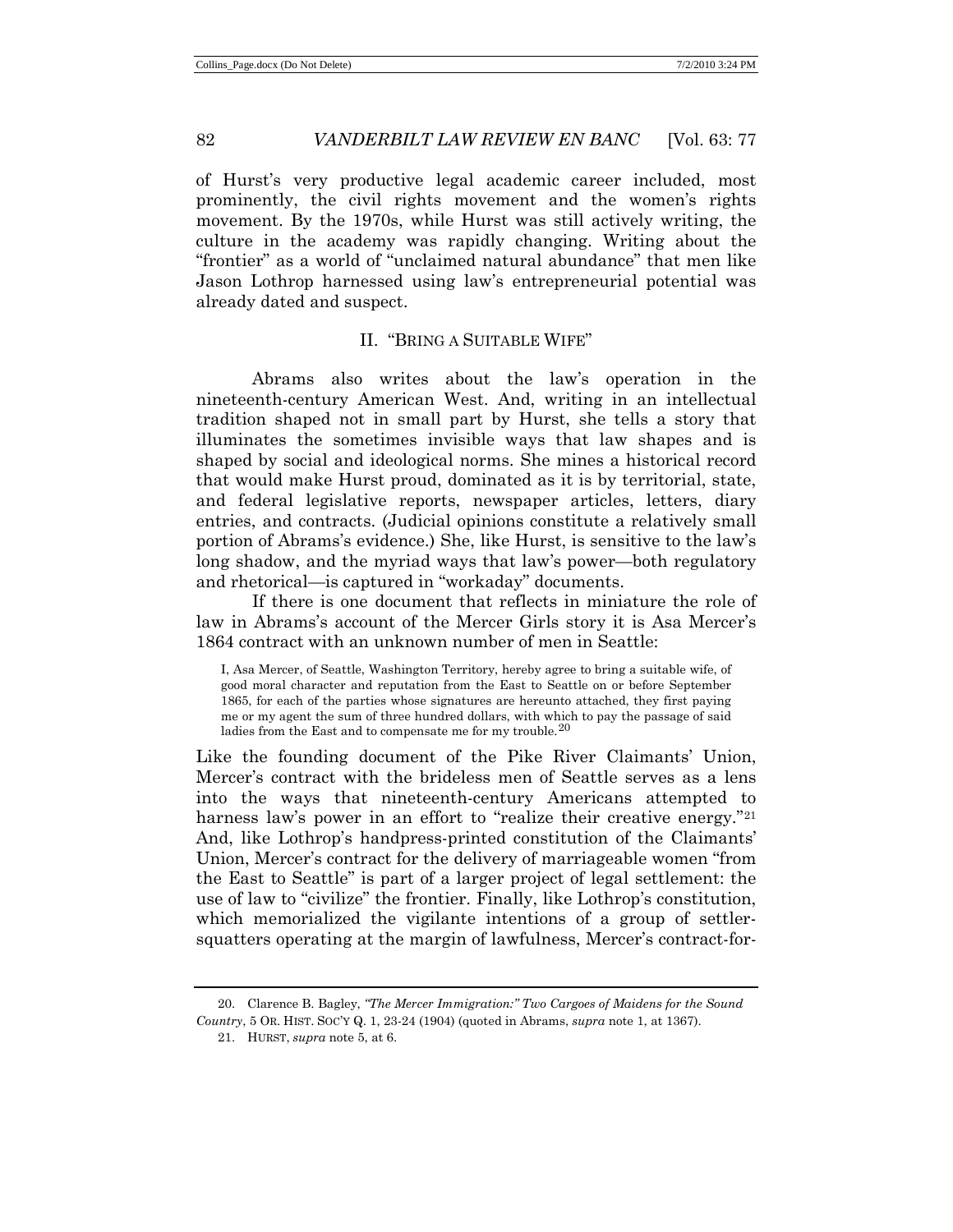wives also pushed the boundaries of contemporary legal norms. While Abrams carefully notes that the trafficking of women would not become a subject of criminal proscription for several decades, there was certainly some concern that the Mercer Girls were being transported to Seattle for less-than-respectable purposes.<sup>[22](#page-8-0)</sup>

Although Hurst and Abrams both focus on early nineteenthcentury legal entrepreneurs who made "affirmative use of law" to create a "new kind of society," their subjects and their projects part company in significant ways. Lothrop and the workaday people who were the focus of Hurst's attention were white men bent on using law to exploit natural resources for profit. Mercer was certainly interested in maximizing his individual wealth and material well-being through opportunistic use of law, but his project capitalized on a set of social imperatives and legal regulations that occupied little of Hurst's attention: the sociolegal regulation of women. Hurst considered in passing married women's property acts, women's suffrage, and the laws regulating women's working conditions,<sup>[23](#page-8-1)</sup> but women's lived experience of the law would not figure prominently in the work of historians until the 1970s and 1980s. Working largely from academic appointments in history departments, historians—including Linda Kerber, Nancy Cott, Marylynn Salmon, Joan Hoff Wilson, and Norma Basch—brought much needed attention to the legal status of women in American history.[24](#page-8-2) Legal historians writing from appointments in law schools soon joined in, and mainstream law reviews slowly began publishing articles that focused on the various ways that the law had

<sup>22.</sup> Abrams, *supra* note 1, at 1379.

<span id="page-8-1"></span><span id="page-8-0"></span><sup>23.</sup> *See, e.g.,* HURST, *supra* note 5, at 14, 24, 30; HURST, *supra* note 8, at 186, 238, 255, 358. This is not to suggest, however, that Hurst was uninterested in the history of the legal regulation of women and women's rights. In the mid-1960s, he supervised a LLM thesis on the married women's property acts. *See* Kay Ellen Thurman, The Married Women's Property Acts (1966) (unpublished LLM Thesis, Univ. of Wisc. School of Law).

<span id="page-8-2"></span><sup>24.</sup> *See, e.g.,* Linda K. Kerber, *The Republican Mother-Women and the Enlightenment: An American Perspective*, 28 AM. Q. 1987 (1976); Nancy F. Cott, *Divorce and the Changing Status of Women in Eighteenth-Century Massachusetts,* 33 WM. & MARY Q. 586 (1976); Norma Basch, *Invisible Women: The Legal Fiction of Marital Unity in Nineteenth-Century America,* 5 FEMINIST STUD. 346 (1979); Joan Hoff Wilson, *The Legal Status of Women in the Late Nineteenth and Early Twentieth Centuries,* 6 HUM. RTS. 125 (1977); Marylynn Salmon, *The Legal Status of Women in Early America: A Reappraisal*, 1 LAW & HIST. REV. 129 (1983). This list is illustrative, not exhaustive. Certainly historians were writing about law's role in shaping women's lives before the 1970s, but not with regularity and not always in published form. For example, Elizabeth Warbasse's widely cited pathbreaking PhD dissertation at Radcliffe College, *The Changing Legal Rights of Married Women 1800-1861* (Radcliffe, 1960), remained unpublished until 1987, when it was published in its original typescript format after having become an "underground classic." ELIZABETH BOWLES WARBASSE, THE CHANGING LEGAL RIGHTS OF MARRIED WOMEN, 1800-1861, np (1987).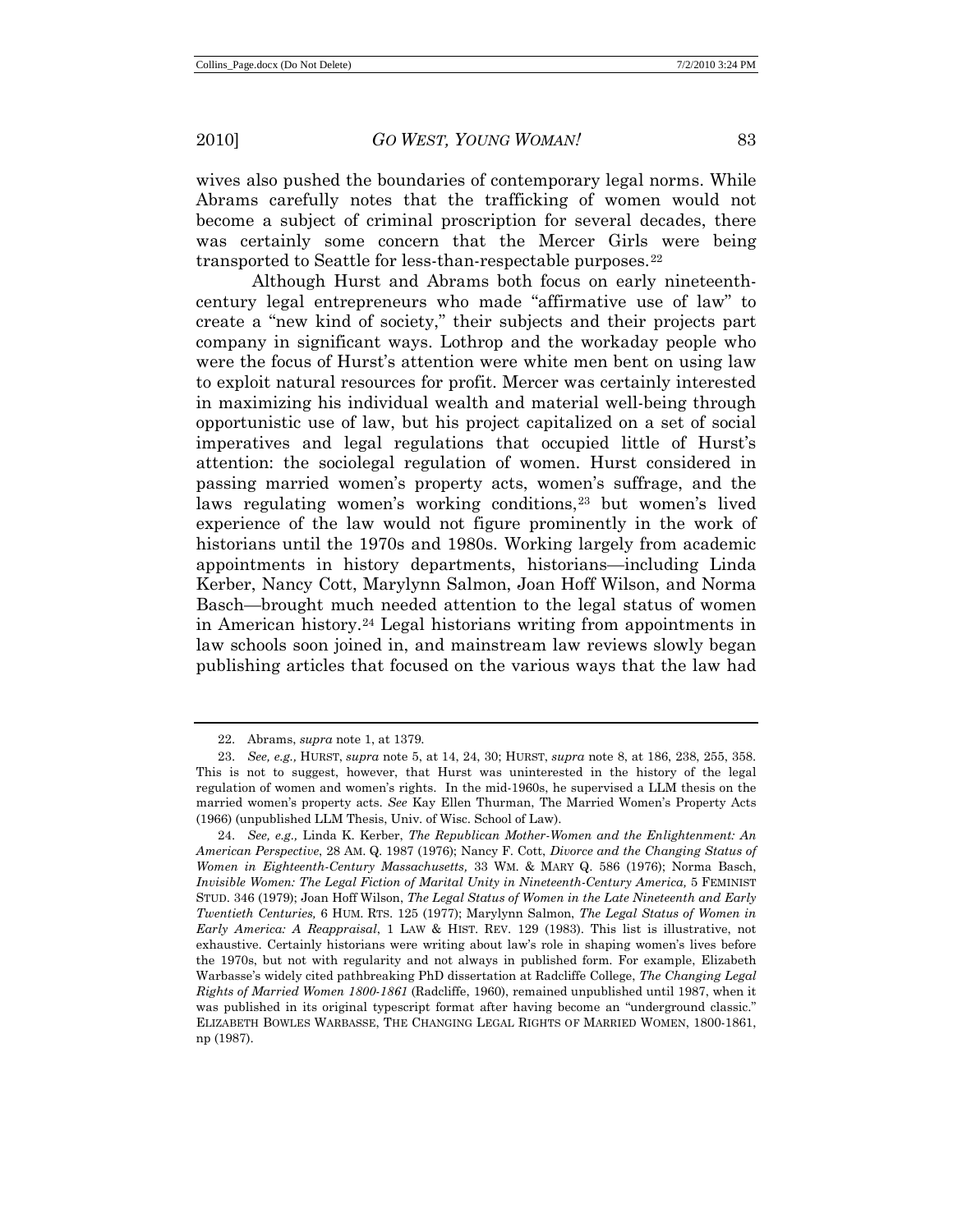regulated women's lives.[25](#page-9-0) By the late 1990s, "the woman question" had become "the gender question" and had animated an extremely fruitful line of legal historical inquiry.[26](#page-9-1)

What this enormous body of scholarship has revealed is not just that legal historians of earlier generations missed out on an important dimension of the sociological operation of law in nineteenthcentury America. It has also revealed that a full account of the law's role in the boom of material growth and productivity of the nineteenth century—that aspect of laws' regulatory force and potential that captured Hurst's attention—cannot be rendered without understanding the sociolegal construction of gender. In this regard, recent scholarship—including John Witt on nineteenth-century developments in tort law and workmen's compensation, Barbara Welke on gender and railroad regulation, Amy Dru Stanley on the marriage contract and contract law more generally, and Reva Siegel on married women's claims to their own earnings—has demonstrated the various ways that the sociolegal construction of gender and family was not separate from, but rather was integral to, nineteenth-century America's explosive political and economic development.<sup>[27](#page-9-2)</sup>

Abrams's account of the Mercer Girls story continues in that tradition, demonstrating in concrete ways that the laws and policies governing the interstate (and state-to-territory) movement of persons, marriage, and marital property were shaped by a perceived need for white women's civilizing influence in the West. Drawing together

<span id="page-9-0"></span><sup>25.</sup> *See, e.g.,* Reva B. Siegel, *Home as Work: The First Woman's Rights Claims Concerning Wives' Household Labor, 1850–1880*, 103 YALE L.J. 1073 (1994) [hereinafter "Siegel, *Home as Work*"]; Carolyn C. Jones, *Dollars and Selves: Women's Tax Criticism and Resistance in the 1870s*, 1994 U. ILL. L. REV. 265; Jane E. Larson*, "Women Understand So Little, They Call My Good Nature 'Deceit' ": A Feminist Rethinking of Seduction*, 93 COLUM. L. REV. 374, 381-412 (1993); Reva Siegel, *Reasoning from the Body: A Historical Perspective on Abortion Regulation and Questions of Equal Protection*, 44 STAN. L. REV. 261 (1992); Lea S. VanderVelde, *The Gendered Origins of the Lumley Doctrine: Binding Men's Consciences and Women's Fidelity*, 101 YALE L.J. 775 (1992); Richard H. Chused, *Married Women's Property Law: 1800–1850*, 71 GEO. L.J. 1359 (1983).

<span id="page-9-1"></span><sup>26.</sup> *See, e.g.,* Michael Grossberg, *Institutionalizing Masculinity: The Law as a Masculine Profession, in* MEANINGS FOR MANHOOD: CONSTRUCTIONS OF MASCULINITY IN VICTORIAN AMERICA (Carnes & Griffin, eds., 1990); Adrienne D. Davis*, The Private Law of Race and Sex: An Antebellum Perspective,* 51 STAN. L. REV. 221 (1999); Ariela R. Dubler, *Wifely Behavior: A Legal History of Acting Married*, 100 COLUM. L. REV. 957 (2000); Rogers M. Smith, *"One United People": Second-Class Female Citizenship and the American Quest for Community,* 1 YALE J.L. & HUMAN. 229 (1989). Again, this list is illustrative, not exhaustive.

<span id="page-9-2"></span><sup>27.</sup> *See* JOHN FABIAN WITT, THE ACCIDENTAL REPUBLIC: CRIPPLED WORKINGMEN, DESTITUTE WIDOWS, AND THE REMAKING OF AMERICAN LAW (2004); BARBARA YOUNG WELKE, RECASTING AMERICAN LIBERTY: GENDER, RACE, LAW, AND THE RAILROAD REVOLUTION, 1865-1920 (2001); AMY DRU STANLEY, FROM BONDAGE TO CONTRACT: WAGE LABOR, MARRIAGE, AND THE MARKET IN THE AGE OF SLAVE EMANCIPATION (1998); Siegel, *Home as Work*, *supra* note 25.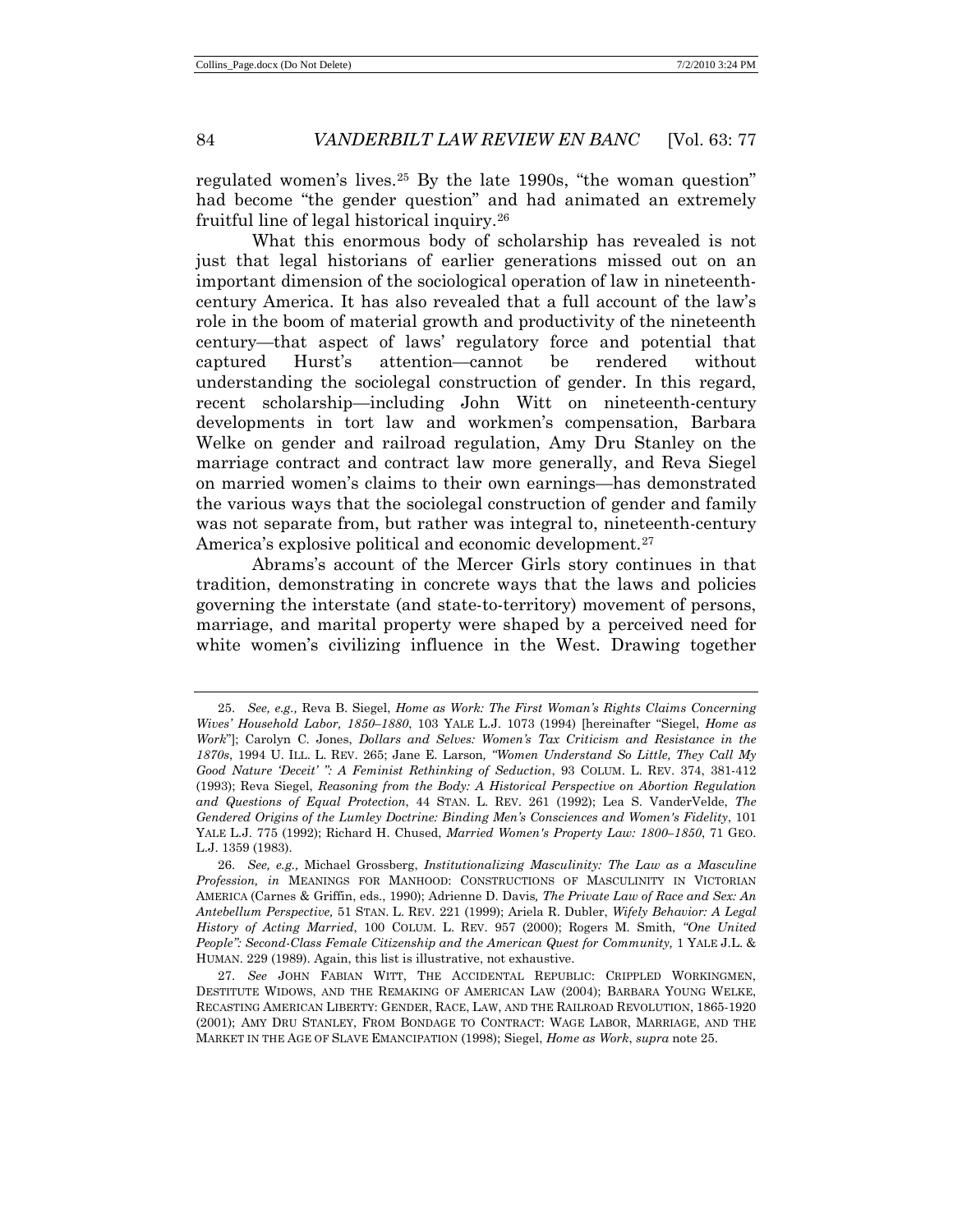seemingly unrelated episodes, Abrams shows how Mercer's entrepreneurial effort to bring white women to Seattle was part of a larger sociolegal trend. For example, the federal government promoted the settlement of white women through two significant midnineteenth-century land-donation statutes, the Donation Land Act and the Homestead Act.[28](#page-10-0) State and territorial woman suffrage laws, as well as acts proscribing certain forms of sex discrimination, were enacted at least in part to induce white women to move west.[29](#page-10-1) In other words, at least a small portion of the "conditions of freedom" that had been granted to white men in the early nineteenth century became part of white women's bundle of rights in the West, at least in certain states and territories.[30](#page-10-2)

Abrams's account of the various ways that the law was used to encourage migration to the West is completely consistent with Hurst's insistence that there was nothing "lawless" about the American frontier in the nineteenth century.[31](#page-10-3) Indeed, Abrams's emphasis on "the productive role of law" could be drawn straight from a volume penned by Hurst, except that Abrams is concerned not with the law's role facilitating material production but, rather, its role facilitating the production and reproduction of a particular kind of citizenry. In this regard, the adjective "white" in the foregoing paragraph deserves emphasis. Not all women were given access (albeit limited) to government allocations of property and suffrage, and not all women were targeted as future wives, mothers, and teachers. Abrams properly focuses on the law's role as a tool to encourage *white* women's westward migration and, in so doing, illuminates the important role of race in the immigration story she tells. As Abrams makes very clear, Mercer's entrepreneurial motivations were racially preconditioned. Mercer responded to, and capitalized on, the fear among white settlers that white men in Seattle were marrying Native American women, becoming "Klootchman lovers."[32](#page-10-4)

<span id="page-10-0"></span><sup>28.</sup> Abrams, *supra* note 1, at 1404-05 (discussing the Oregon Donation Act and the Homestead Act, both of which required land claimants to be "white").

<sup>29.</sup> Abrams, *supra* note 1, 1406-07.

<span id="page-10-2"></span><span id="page-10-1"></span><sup>30.</sup> Let there be no confusion here—Abrams makes very clear that the careful regulation and limitation of married women's rights through coverture were alive and well in the West, and that the default common-law regime was one of the conditions that made the Mercer Girls venture possible. Precisely because the Mercer Girls were understood as "wives"—wives whose husbands would be legally liable for their support and for the support of their offspring—they need not be excluded through the then standard means of immigrant exclusion. *See id.* at 1390- 91.

<sup>31.</sup> HURST, *supra* note 5, at 4.

<span id="page-10-4"></span><span id="page-10-3"></span><sup>32.</sup> Abrams, *supra* note 1, at 1363, 1391, 1401, 1409-11.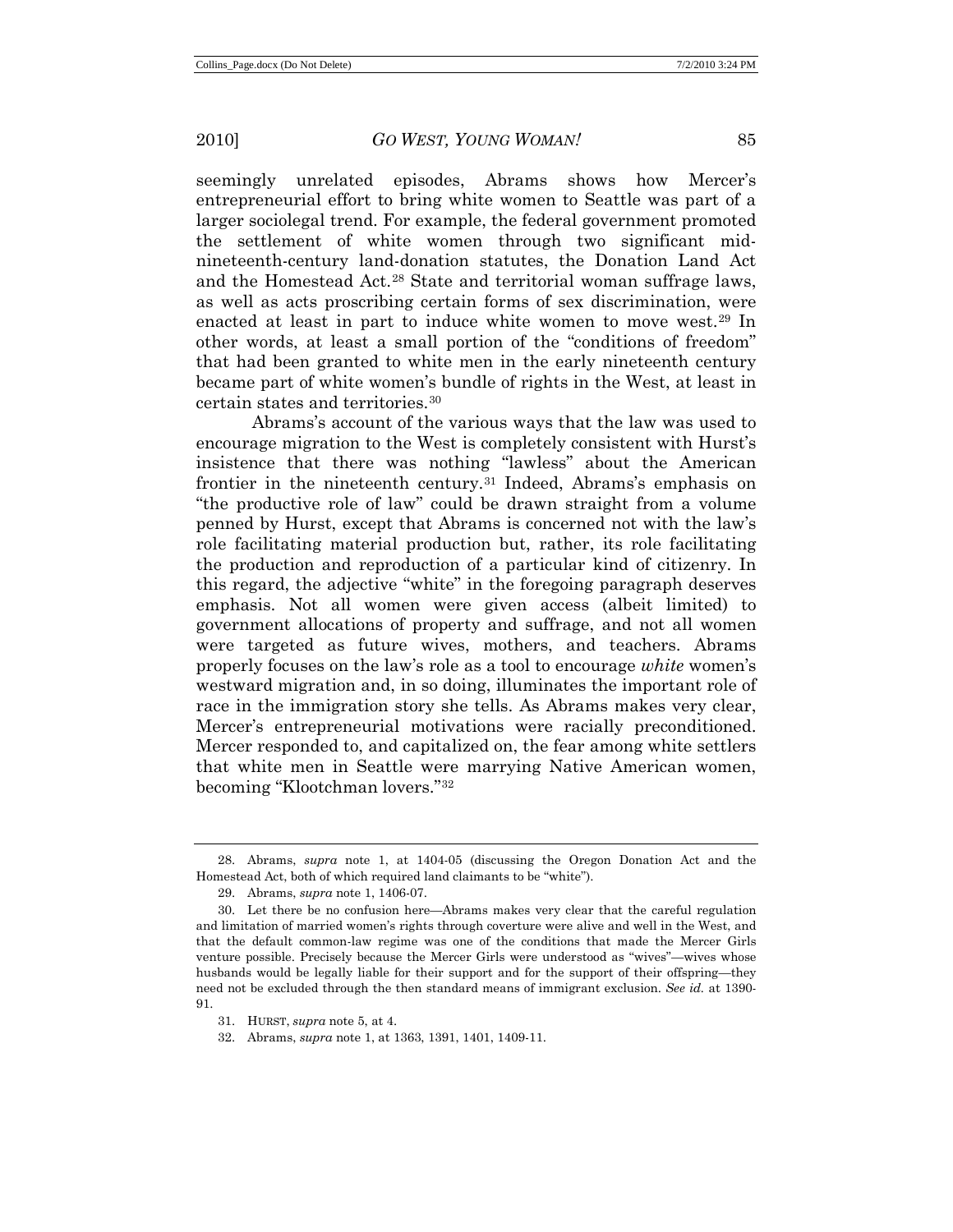Lest one think the story of race in the Mercer Girls story is a tale of how the law of contract could be harnessed to further the ends of private racial bias and preference, Abrams's account quickly dispels any such misunderstanding by weaving the Mercer Girls story into a larger historical narrative concerning the western territories' quests for statehood. In order to qualify for statehood, a territory had to demonstrate that its inhabitants were predisposed toward "the principles of democracy as exemplified in the American form of government."[33](#page-11-0) That official policy promoted the proliferation of statutes banning interracial marriage,  $34$  while also setting the stage for Asa Mercer's travels east to Massachusetts to recruit white women for his westward migration. As with gender, race was not marginal to the story of nineteenth-century development of the American West. Rather, it was part of the fabric of law that permeated the kinds of social and economic enterprises that were the focus of Hurst's work—a point that has been thoroughly illustrated over the last several decades by legal historians writing about the experiences of nonwhites in America.[35](#page-11-2)

As the foregoing account shows, gender and race are intertwined in Abrams's sociolegal history of the Mercer Girls, and they are intertwined in ways that lead us back to Abrams's central organizing themes: immigration and how law was used to create a "nation by design.["36](#page-11-3) In this respect, *The Hidden Dimension* is part of a body of scholarship focused on the legal history of immigration and citizenship in the United States that began to take shape in the 1950s and 1960s, and the much more recent body of historiography that focuses on the law's particular role in shaping women's claims to citizenship. Historians have been keenly interested in immigration and citizenship for many decades,[37](#page-11-4) but in the late 1980s the relatively

<span id="page-11-0"></span><sup>33.</sup> Northwest Territory Ordinance of 1787, art. V, *in* Act of Aug. 7, 1789, ch. 8, 1 Stat. 50 (1789) (cited in Abrams, *supra* note 1, at 1401 n.241).

<span id="page-11-1"></span><sup>34.</sup> Abrams, *supra* note 1, at 1411-12 (noting that "in all cases but Oregon, an antimiscegenation law was passed within three years of obtaining territorial status, often in conjunction with the territory's organic act").

<span id="page-11-2"></span><sup>35.</sup> *See* Berry, supra note 17, at 178 (noting that the problem is not simply that Hurst overlooked slavery, but that "Hurst could not validly ignore the impact of slavery as an economic institution in an analysis of any aspect of the antebellum economy"). Two very recent examples of such scholarship are LEA VANDERVELDE, MRS. DRED SCOTT: A LIFE ON SLAVERY'S FRONTIER (2009); LINDSAY G. ROBERTSON, CONQUEST BY LAW: HOW THE DISCOVERY OF AMERICA DISPOSSESSED INDIGENOUS PEOPLES OF THEIR LANDS (2005).

<span id="page-11-3"></span><sup>36.</sup> Abrams, *supra* note 1, at 1357 (quoting ARISTIDE R. ZOLBERG, A NATION BY DESIGN: IMMIGRATION POLICY IN THE FASHIONING OF AMERICA (2006)).

<span id="page-11-4"></span><sup>37.</sup> *See, e.g.,* OSCAR HANDLIN, BOSTON'S IMMIGRANTS, 1790–1865: A STUDY IN ACCULTURATION (1941); OSCAR HANDLIN, THE NEWCOMERS: NEGROES AND PUERTO RICANS IN A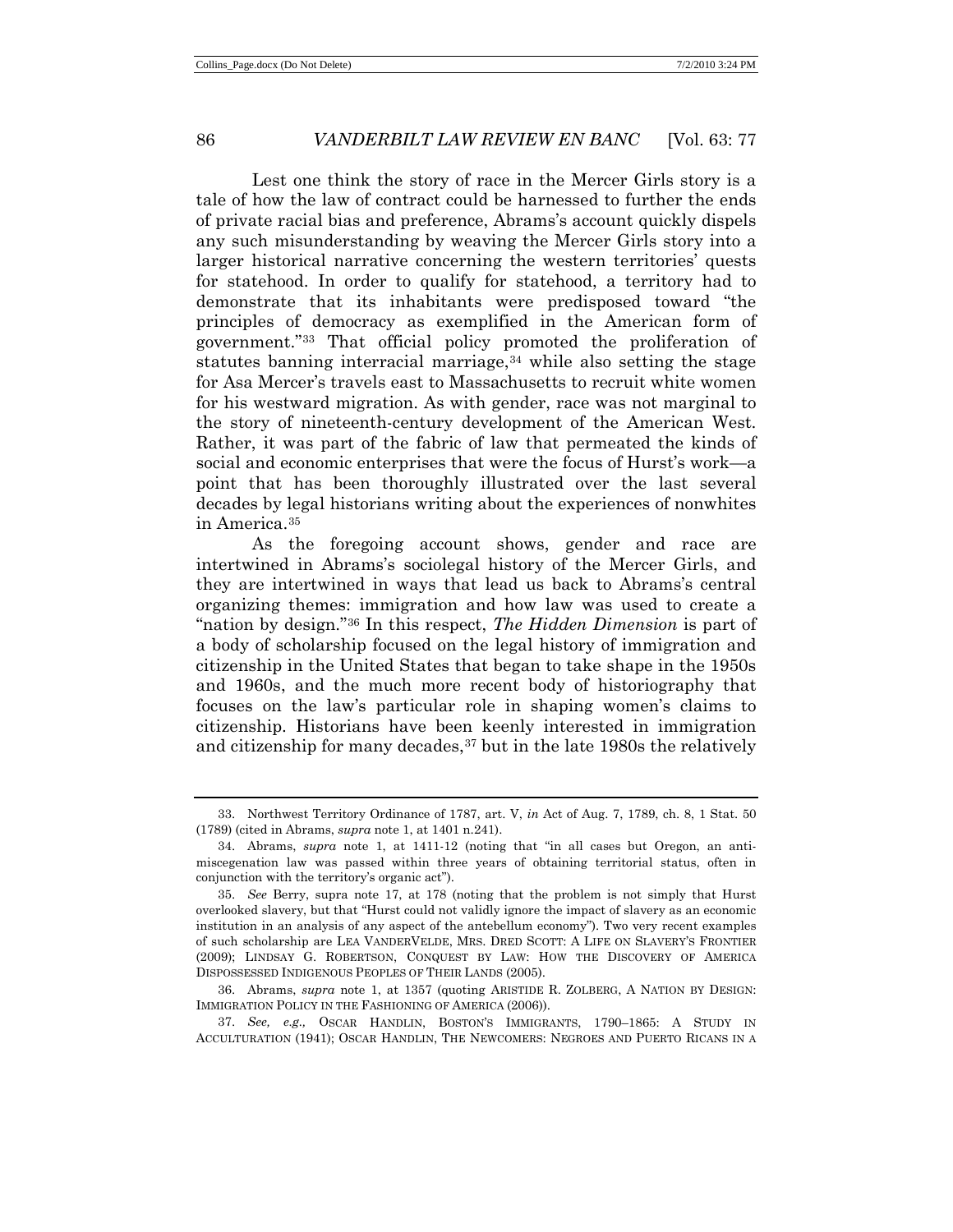young field of women's history consciously embraced citizenship as an important focus. In 1989, a star-studded cast of historians convened at a roundtable discussion to consider new directions for the study of gender as a historical phenomenon. In their remarks, both Linda Kerber and Nancy Cott noted the importance of the concept of citizenship as a framework—legal and rhetorical—through which men and women negotiated their relationships with the state in the eighteenth and nineteenth centuries.[38](#page-12-0) Soon after that roundtable, Kerber and Cott each produced important articles and books illuminating the paradoxes of women's citizenship, and the central role of marriage to the production of "the people."[39](#page-12-1) In the same period, scholars from different disciplines—including, but by no means limited to, Candice Bredbenner, Mae Ngai, Rogers Smith, and Martha Gardner—made clear that women's experience as both tools for, and as participants in, the creation of a particular kind of American polity deserved far more attention than it had received from earlier generations of historians.[40](#page-12-2)

What all of these works have illuminated, and what *The Hidden Dimension* further reveals at the level of microhistory, is that there may indeed have been a "we" that spanned the temporal arc from the nineteenth-century America *of* which Hurst wrote to midtwentieth-century America *during* which Hurst wrote. However, the "we" that shared a common understanding of sociolegal norms and values was not an *a priori* natural or social collective that existed separate from law's ordering principles, as Hurst seemed to intimate. Rather, Hurst's "we" was itself a product of the law in both its

CHANGING METROPOLIS (1959); JOHN HIGHAM, STRANGERS IN THE LAND: PATTERNS OF AMERICAN NATIVISM, 1860-1925 (1955).

<span id="page-12-0"></span><sup>38.</sup> Linda K. Kerber, et al., *Forum: Beyond Roles, Beyond Spheres: Thinking About Gender in the Early Republic* 46 WM. & MARY Q. 456 (1989) (forum discussion featuring Linda K. Kerber, Nancy F. Cott, Robert Gross, Lynn Hunt, Carol Smith-Rosenberg, Christine M. Stansell).

<span id="page-12-1"></span><sup>39.</sup> NANCY F. COTT, PUBLIC VOWS: A HISTORY OF MARRIAGE AND THE NATION 5 (2000); LINDA K. KERBER, NO CONSTITUTIONAL RIGHT TO BE LADIES: WOMEN AND THE OBLIGATIONS OF CITIZENSHIP (1998); Nancy F. Cott, *Marriage and Women's Citizenship in the United States, 1830-1934*, 103 AM. HIST. REV. 1440 (1998); Linda K. Kerber, *The Paradox of Women's Citizenship in the Early Republic: The Case of* Martin v. Massachusetts*, 1805,* 97 AM. HIST. REV. 349 (1992).

<span id="page-12-2"></span><sup>40.</sup> CANDICE LEWIS BREDBENNER, A NATIONALITY OF HER OWN: WOMEN, MARRIAGE, AND THE LAW OF CITIZENSHIP (1998); MARTHA GARDNER: THE QUALITIES OF A CITIZEN: WOMEN, IMMIGRATION, AND CITIZENSHIP, 1870-1965 (2005); MAE NGAI, IMPOSSIBLE SUBJECTS: ILLEGAL ALIENS AND THE MAKING OF MODERN AMERICA (2004); ROGERS M. SMITH, CIVIC IDEALS: CONFLICTING VISIONS OF CITIZENSHIP IN U.S. HISTORY (1997); Leti Volpp, *Divesting Citizenship: On Asian American History and the Loss of Citizenship through Marriage*, 53 UCLA L. REV. 405 (2005). I have also considered some of these issues. *See* Kristin A. Collins, Note, *When Fathers' Rights Were Mothers' Duties: The Failure of Equal Protection in* Miller v. Albright, 109 YALE L.J. 1669 (2000).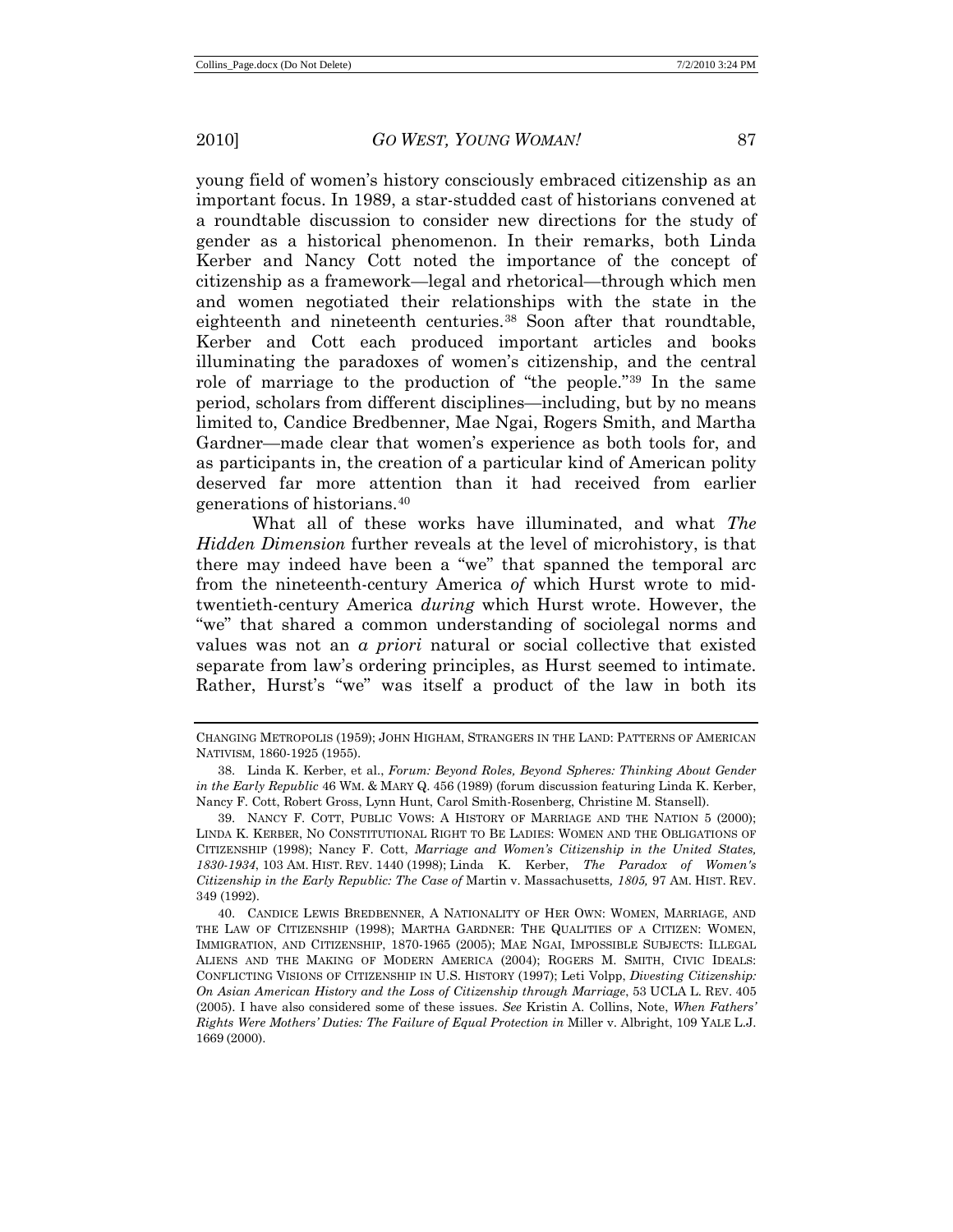entrepreneurial and its regulatory forms. It was a "we" crafted through law's various manifestations—violent, coercive, and rhetorical—from the halls of Congress, the Massachusetts state house, and the territorial assembly of Washington, to the extemporaneous constitutions of associations (like the Pike River Claimants' Union) and the private agreement between Asa Mercer and the brideless men of Seattle. That "we" also engaged in other activities—lawful and at least nominally unlawful—intended to shape the population of the western states and territories by relocating, exploiting, and exterminating existing populations and by importing nonwhites to serve as laborers and prostitutes.

Viewed from this perspective, one can see that by retelling the story of the Mercer Girls as a tale about immigration and immigration law, Abrams also reveals it to be a story about continental expansion and the colonization of the American West.[41](#page-13-0) This dual valence of the Mercer Girls venture was cheerfully captured in an 1865 *New York Times* headline: "Female Emigration: Women Colonizing the Far West.<sup>["42](#page-13-1)</sup> This is the stuff of romantic comedy, to be sure. But there is also a tragic storyline that winds through Abrams's account of the Mercer Girls. *The Hidden Dimension* is chock-full of evidence of the law's colonial aspirations and operations in the nineteenth-century American West—the ways in which the law was used to bring vast geographical spaces inhabited by nonwhite others under the control of the United States government, and to create a racialized sociolegal hierarchy among the different groups residing there.<sup>[43](#page-13-2)</sup> Thus, the federal government privileged whites in the allocation of enormous

<span id="page-13-0"></span><sup>41.</sup> An enormous body of legal scholarship focuses on law and colonialism. *See, e.g.*, Sally Engle Merry, *Law and Colonialism,* 25 LAW & SOC'Y REV. 889 (1991) (reviewing several books excavating the role of law in colonial regimes). Much of the original law and colonialism scholarship focused on colonialism in Africa, the Middle East and Asia. *See* Jeffrey R. Dudas, *Law at the American Frontier*, 29 LAW & SOC. INQUIRY 859, 861 (2004) (reviewing Douglas C. Harris, FISH, LAW, & COLONIALISM: THE LEGAL CAPTURE OF SALMON IN BRITISH COLUMBIA (2001)). A more recent wave of law and colonialism scholarship recognizes the history of North American settlement and westward expansion as fundamentally a colonial enterprise. *See*  Christopher Tomlins, *The Many Legalities of Colonization: A Manifesto of Destiny for Early American Legal History*, in THE MANY LEGALITIES OF EARLY AMERICA 1 (Tomlins & Mann, eds., 2001); Dudas, *supra*; Christopher Tomlins, *American Legal History in Retrospect and Prospect: Reflections on the Twenty-fifth Anniversary of Morton Horwitz's* Transformation of American Law, 28 LAW & SOC. INQUIRY 1135 (2003); Christopher Tomlins, *The Legal Cartography of Colonization, the Legal Polyphony of Settlement: English Intrusions on the American Mainland in the Seventeenth Century*, 26 LAW & SOC. INQUIRY 315 (2001).

<sup>42.</sup> N.Y. TIMES, Sept. 30, 1865, at 8 (cited in Abrams, *supra* note 1, at 1360 n.18).

<span id="page-13-2"></span><span id="page-13-1"></span><sup>43.</sup> There is no single description of law's role in colonial regimes. However, most law and colonialism scholarship is intent on demonstrating, at base, that law was a means by which "European colonizers exerted control over Native peoples and their resources." *See* Dudas*, supra*  note 41, at 862.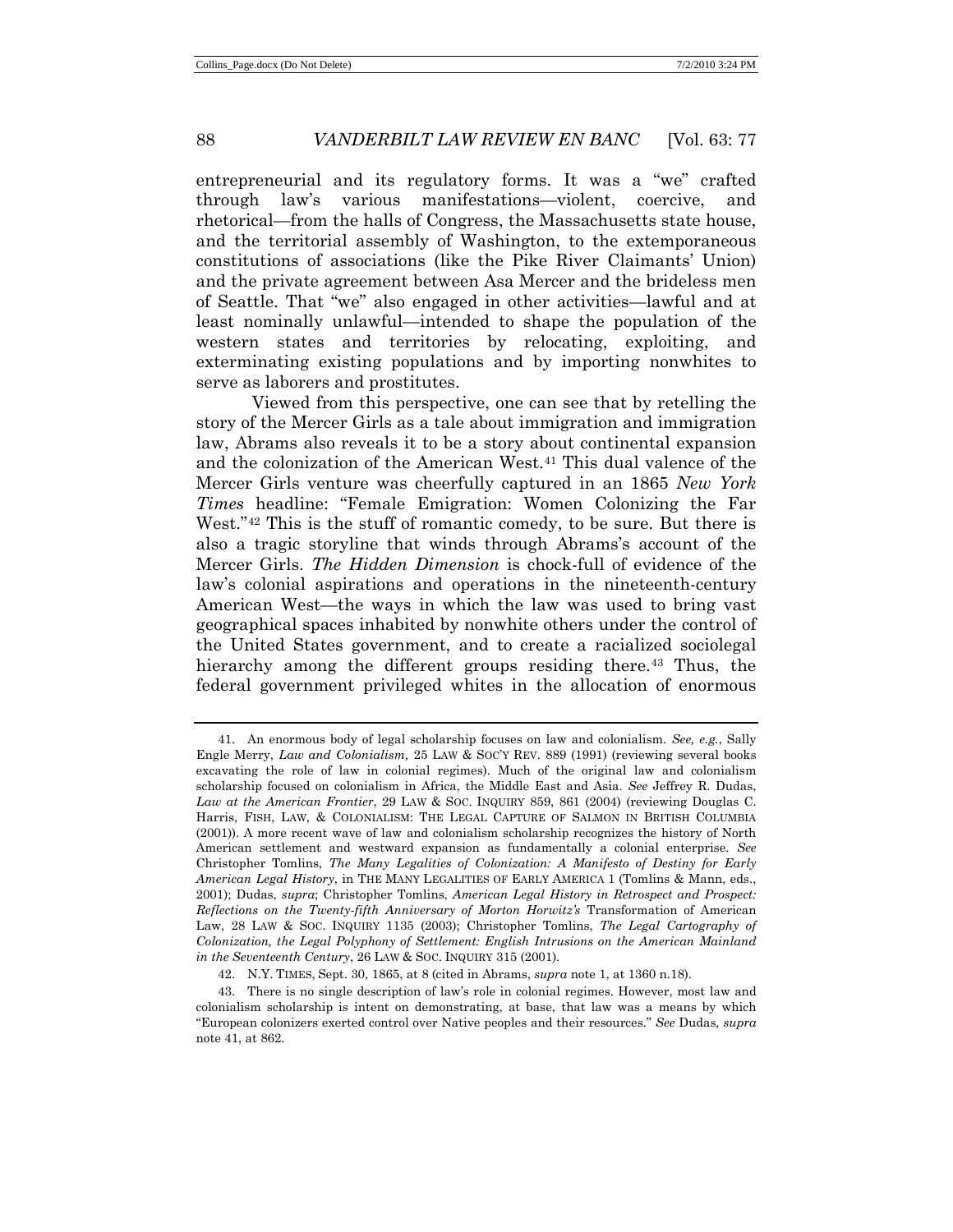quantities of land for settlement.[44](#page-14-0) Interracial marriage was simply banned in many jurisdictions.[45](#page-14-1) Elsewhere, intestacy law was used to invalidate, or at least limit the legal significance of, marriages between whites and nonwhites by cutting off the inheritance rights of children of such unions.[46](#page-14-2) The law was used to require cultural and, to a certain extent, religious homogeneity within the new territories and states. New Mexico's statehood was conditioned on the banning of Catholic-controlled public schools and the use of English as the language of instruction. Similarly, Utah's statehood was conditioned on the outlawing of polygamy.[47](#page-14-3) In short, the project of colonization was effected through laws that organized the distribution of land to privilege white settlers, endowed white settlers with disproportionate governing power (while also requiring cultural-religious homogeneity), and relegated nonwhites to a second-class status, or far worse.

Of course, it was not just the instrumental operation of the law in the western territories that implicated law in a colonial project. Legal historians and anthropologists who have focused on law's operation in colonial settings, including North America, have rightly noted that colonial law not only allocated property and privilege in a race-based manner and mandated cultural and linguistic conformity; law also helped constitute relations between and among different groups living in colonial societies. [48](#page-14-4) Anglo-American legal rules and discourse simultaneously authorized and gave meaning to particular, hierarchical relations between and among whites and nonwhites—and men and women—in the nineteenth-century American West.[49](#page-14-5) The resulting colonial legal consciousness provided the circumstances under which men like Mercer and Lothrop could and would harness the law's power in an effort to further the expansionist process for private gain. Mercer and Lothrop used phrases like "a space beyond the bounds of civilization" and "bring a suitable wife" in legal (or quasilegal) documents with the expectation that their import was readily apparent to other participants in the colonial project,

<span id="page-14-5"></span>49. I focus here on the role of law in North American westward expansion because that is Abrams's focus, but the same can be—and has been—said of the role of law in the colonization of the eastern seaboard in the seventeenth and eighteenth centuries. *See* Tomlins, *The Legal Cartography of Colonization*, *supra* note 41.

<sup>44.</sup> Abrams, *supra* note 1, at 1403.

<sup>45.</sup> *Id.* at 1412.

<sup>46.</sup> *Id.*

<sup>47.</sup> *Id.* at 1402.

<span id="page-14-4"></span><span id="page-14-3"></span><span id="page-14-2"></span><span id="page-14-1"></span><span id="page-14-0"></span><sup>48.</sup> This point is made repeatedly in the law and colonialism literature, and with far greater nuance than can be accomplished in this short Response. *See, e.g.*, Merry, *supra* note 41, at 892; John L. Comaroff, *Colonialism, Culture, and the Law: A Foreword,* 26 L. & SOC. INQUIRY 305, 309 (2001); Dudas, *supra* note 41, at 864.